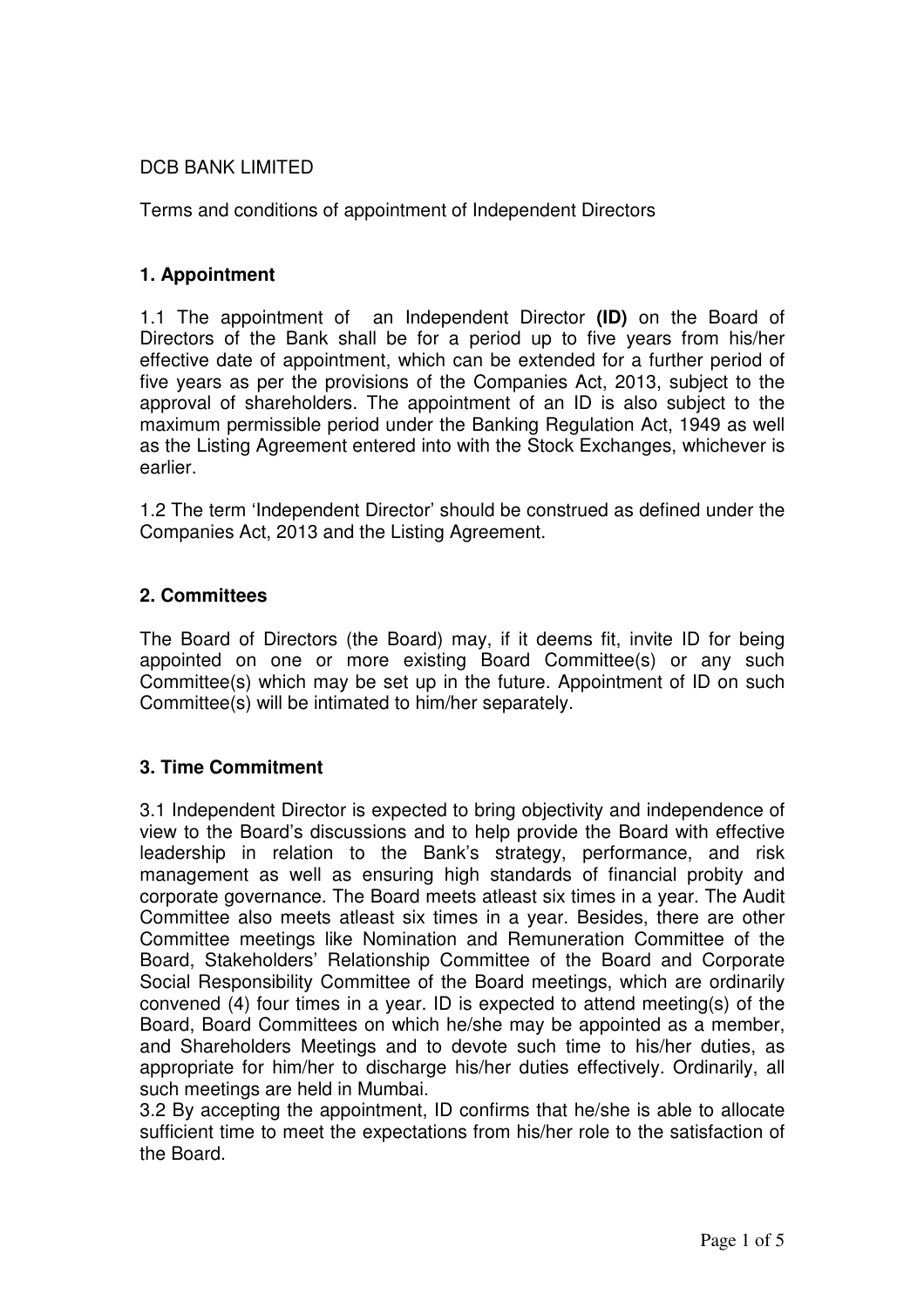### **4. Role and Duties**

The role and duties of an Independent Director will be those normally required of an Independent Director under the Companies Act, 2013 and the Listing Agreement. There are certain duties prescribed for all Directors, both Executive and Non-Executive, which are fiduciary in nature and are as under:

- I. All the Directors shall act in accordance with the Bank's Articles of Association.
- II. All the Directors shall act in good faith in order to promote the objects of the Bank for the benefit of its members as a whole, and in the best interest of the Bank.
- III. All the Directors shall discharge their duties with due and reasonable care, skill and diligence.
- IV. The Directors shall not involve them in a situation in which they may have a direct or indirect interest that conflicts, or possibly may conflict, with the interest of the Bank. (Refer to clause 7 for full explanation on conflict of interest).
- V. The Directors shall not achieve or attempt to achieve any undue gain or advantage either to them or to their relatives, partners or associates.
- VI. Independent Director shall not assign his/her office as Director and any assignments so made shall be void.

In addition to the above requirements applicable to all Directors, the role of the Non-Executive Directors has the following key elements:

**Strategy:** Non-Executive Directors should constructively challenge and help develop proposals on strategy;

**Performance**: Non-Executive Directors should challange the performance of the management in meeting the agreed goals and objectives;

**Risk**: Non-Executive Directors should satisfy themselves on the integrity of financial information and that financial controls and systems of risk management are robust and defensible;

**People:** Non-Executive Directors are responsible for determining appropriate levels of remuneration of Executive Directors and have a prime role in appointing, and where necessary, removing Executive Directors and in succession planning;

**Reporting**: Non-Executive Directors take responsibility for the processes for accurately reporting on performance and the financial position of the Bank; and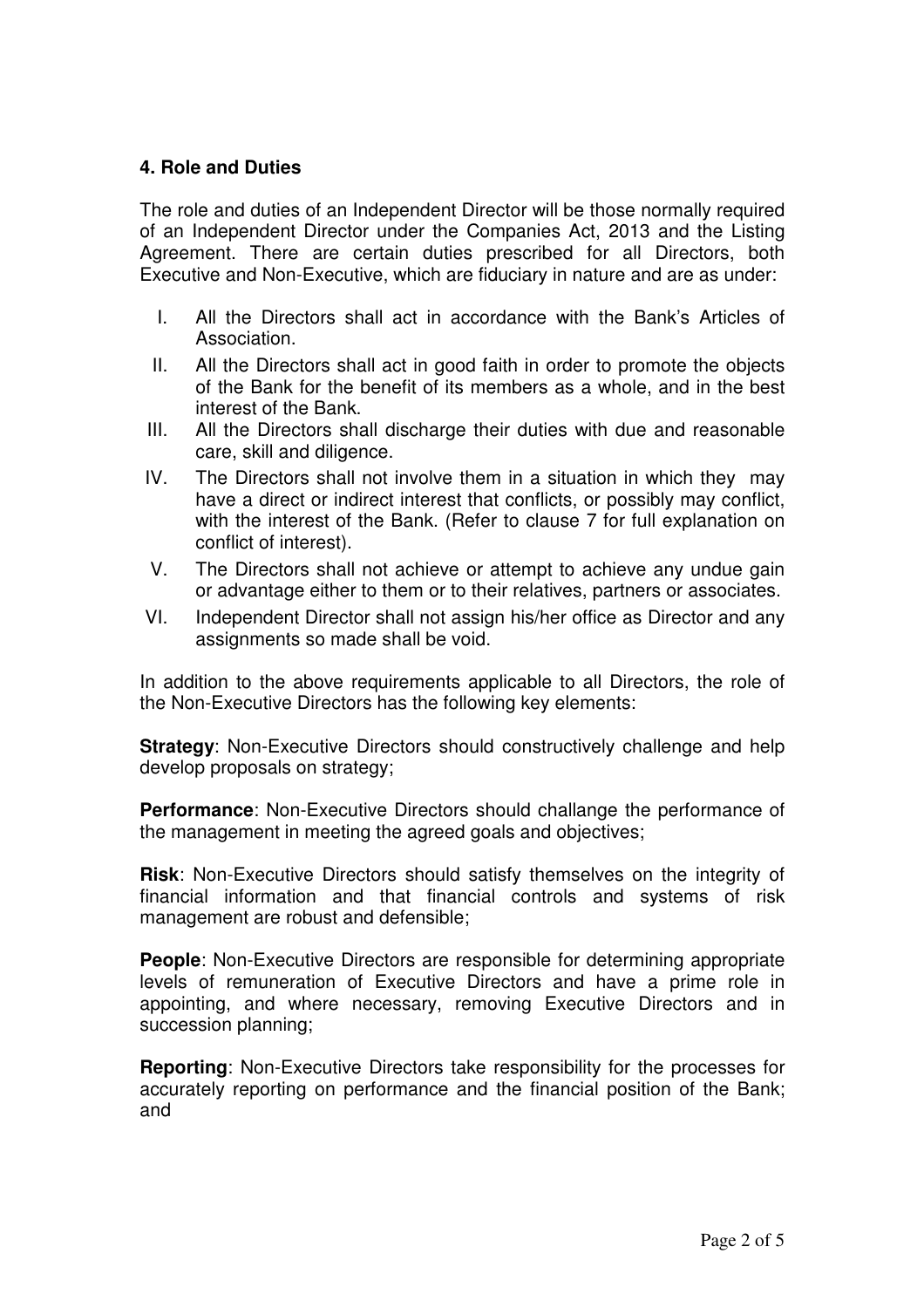**Compliance**: Non-Executive Directors should keep governance and compliance with the applicable legislation and regulations under review and the conformity of Bank's practices to accepted norms.

# **5. Status of Appointment**

5.1 Independent Director shall not be an employee of the Bank and the appointment letter issued to him/her shall not constitute a contract of employment. He/she will be paid such remuneration by way of sitting fees for attending meetings of the Board and its Committees as may be decided by the Board and, if required, approved by the Shareholders from time to time. Further, an Independent Director shall not be paid remuneration by way of commission, nor shall be entitled for any Stock Options, under Employee Stock Option Plans (ESOPs).

5.2 The sitting fees presently paid to the Non-Executive and Independent Directors are as per the schedule attached herewith.

### **6. Reimbursement of Expenses**

In addition to the remuneration described in paragraph 5, the Bank will, for the period of the appointment of the Non-Executive and Independent Director, reimburse him/her for travel, hotel and other incidental expenses incurred by him/her in the performance of his/her role and duties.

# **7. Conflict of Interest**

7.1 It is accepted and acknowledged that the Directors may have business interests other than those of the Bank. As a condition of appointment of a Director, he/she is required to declare any such directorships, appointments and interests to the Board in writing in the prescribed form from time to time, as well as any changes after the last disclosure.

7.2 In the event that Independent Director's circumstances seem likely to change and might give rise to a conflict of interest or, when applicable, circumstances that might lead the Board to revise its judgement of his/her Independent status on the Board, this should be disclosed to both, the Chairman and the Company Secretary of the Bank.

# **8. Confidentiality**

All information acquired a Director during his/her appointment, is confidential to the Bank and should not be released, either during his/her appointment or following his/her termination (by whatever means) to third parties without prior clearance from the Chairman, unless required by law or by the rules of any stock exchange or regulatory body. On reasonable request, the Directors shall surrender any documents and other materials, made available to them by the Bank.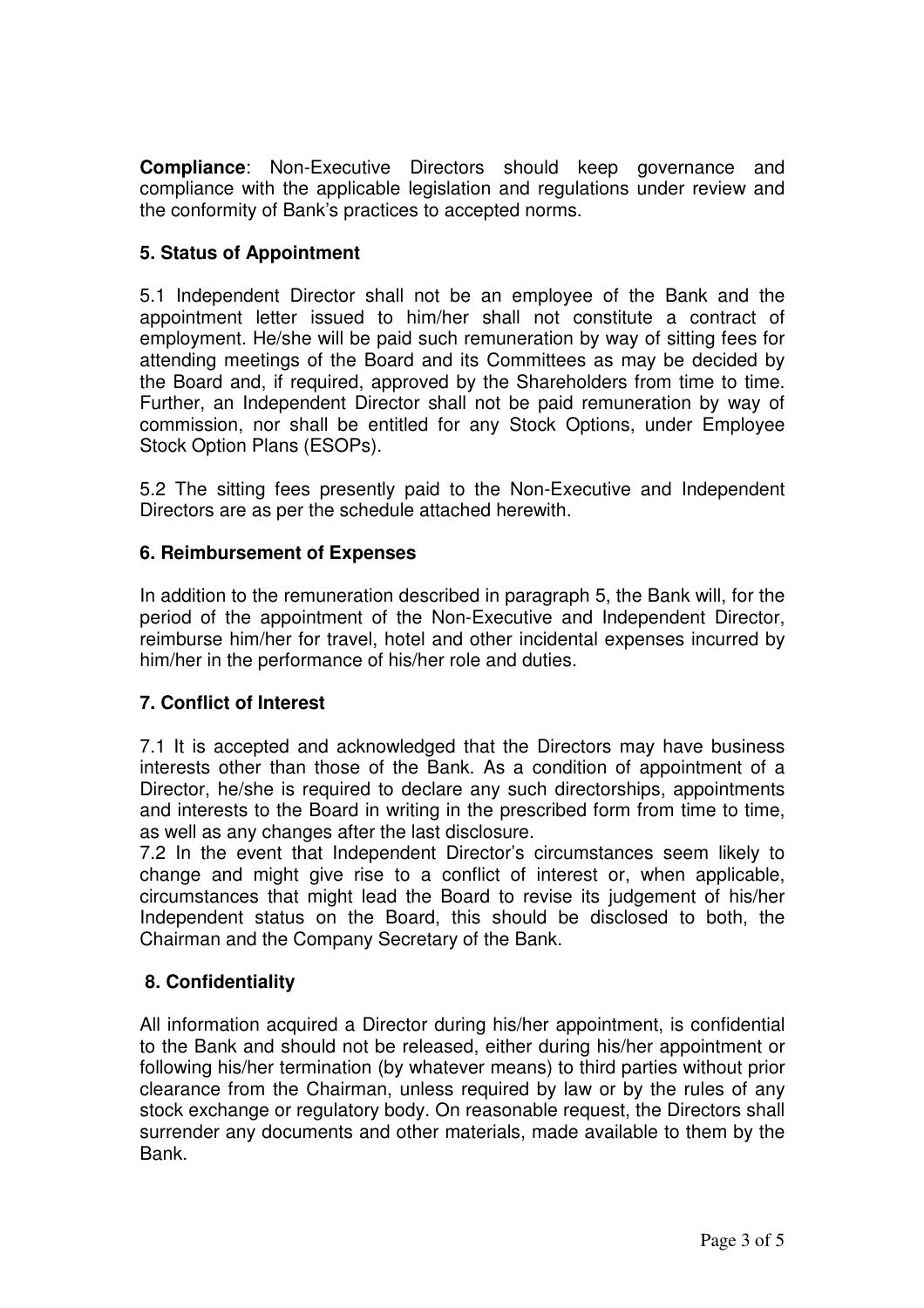Attention of all the Directors is also drawn to the requirements under the applicable regulations and the DCB Share Dealing Code, which concern the disclosure of price sensitive information and dealing in the securities of DCB Bank. Directors should avoid making any statements or performing any transactions that might risk a breach of those requirements without prior clearance from the Chairman or the Company Secretary & Compliance Officer.

# **9. Evaluation**

The Bank will carry out an evaluation of the performance of the Board as a whole, Board Committees and Directors on an annual basis.

As a member of the Board, Director's individual performance and the performance of the entire Board and its Committees shall be evaluated annually. Evaluation of a Director shall be done by all the other directors on the basis of the criteria as may be determined by the Nomination and Remuneration Committee of the Board. The evaluation criteria shall be disclosed in the Bank's Annual Report. The actual evaluation process shall be confidential and shall be aimed to improve the effectiveness of the Board / Committees. Following important parameters, inter alia, would be considered by NRC while setting up the criteria for evaluation:

- Effectiveness as an Independent Director/Director
- Time allocated for participation
- Contributions made in the meetings and policy matters.
- Relationship with the Management and other stakeholders.
- Sharing of knowledge, expertise and ability to guide.
- Confidentiality, secrecy and integrity.

#### **11. Insurance**

The Bank has Directors' and Officers' liability insurance and it is intended that the Bank will insure and maintain such cover for the full term of the appointment of each director. The Policy document is available with the Company Secretary of the Bank.

#### **12. Independent Professional Advice**

- a) There may be occasions when a director considers that he/she needs professional advice in furtherance of his/her duties as a Director.
- b) It will be appropriate for a director to consult independent advisers at the Bank's expense with prior approval of the Chairman of the Board / Chairman of the Committee, where he/she intends to use the professional advice.
- c) The Bank will reimburse the expenditure incurred in accordance with the Bank's policy.